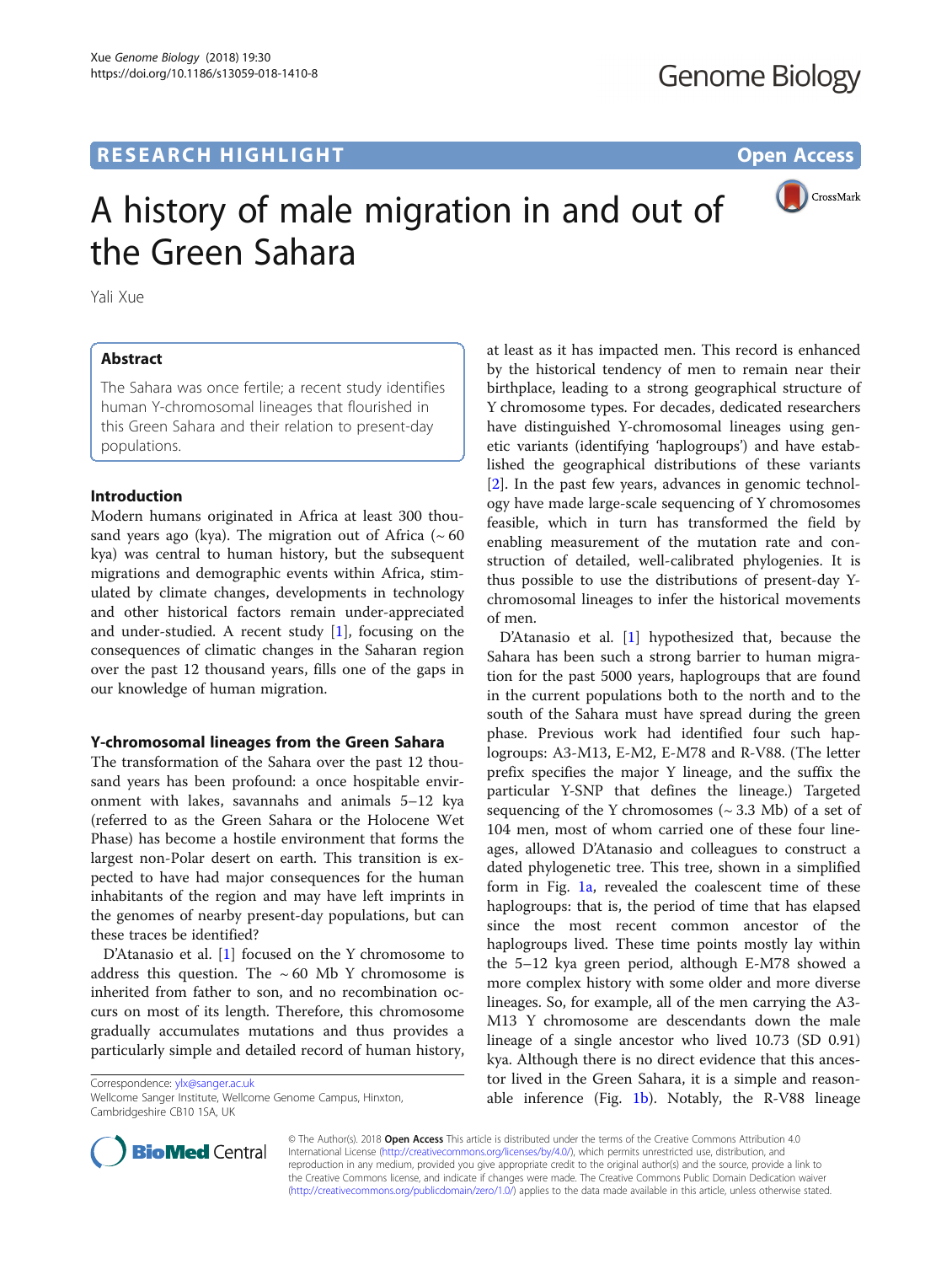<span id="page-1-0"></span>

Fig. 1 Simplified Y-chromosomal phylogeny and inferred past or observed present-day distribution of relevant Y-chromosomal lineages. a Calibrated phylogenetic tree of Y-chromosomal lineages discussed in the text. Green shading represents the period when the present-day Sahara Desert was green and fertile. Lineages represented by filled pentagons have undergone very rapid expansions. **b** The Green Sahara period 5-12 kya. Green shading indicates that the present-day Sahara Desert was green and fertile. The colors within the large oval represent the four Y-chromosomal haplogroups deduced to be present in the region at this time; specific locations are not implied. The arrows indicate the inferred origins of these haplogroups to the north or south, but specific origins and routes are not implied. c The present-day distributions of the four Green Saharan Y-chromosomal haplogroups. Yellow shading indicates the Sahara Desert. Each circle represents a sampled population, with the presence or absence of the four Green Saharan haplogroups shown by the colored sectors; other haplogroups may also be present in these populations, but are not shown. The small arrows indicate the inferred northwards and southwards movements of these haplogroups when the Sahara became uninhabitable. Figure based on data from [[1\]](#page-2-0)

shows an additional striking feature: a very rapid expansion (visualized as lineages in the phylogeny branching so closely together that no mutations occurred between the origin of the different branches) at 5.73 (SD 0.49) kya.

The authors extended their findings by genotyping 142 informative SNPs (many newly discovered in this study) in 7955 additional men from 145 African, Eurasian and African-American populations. This enabled them to better understand both the likely origins of the four haplogroups earlier than 12 kya (Fig. 1b) and the locations of the present-day descendants (Fig.  $1c$ ). E-M78 and R-V88 [[3\]](#page-2-0) probably originated from the north because the most closely related lineages were found there, and A-M13 and E-M2 from the south.

There are some caveats to the conclusions; for example, the authors used their own estimate of the mutation rate, which happened to be slightly slower than the commonly used one, leading to a slight difference in time estimations that need to be taken into account when comparing with other estimates. Nevertheless, the lineage distributions and their fit with the time of the Green Sahara are very robust. How do these conclusions fit within a broader context?

# Insights from the Green Saharan Y-chromosomal findings

It is widely accepted that sub-Saharan Y chromosomes are dominated by E-M2 lineages carried by Bantu-speaking farmers as they expanded from West Africa starting < 5 kya, reaching South Africa within recent centuries [[4](#page-2-0)]. The E-M2-Bantu lineages lie phylogenetically within the E-M2-Green Sahara lineage and show at least three explosive lineage expansions beginning 4.9–5.3 kya [\[5](#page-2-0)] (Fig. 1a). These events of E-M2-Bantu expansion are slightly later than the R-V88 expansion, and highlight the range of male